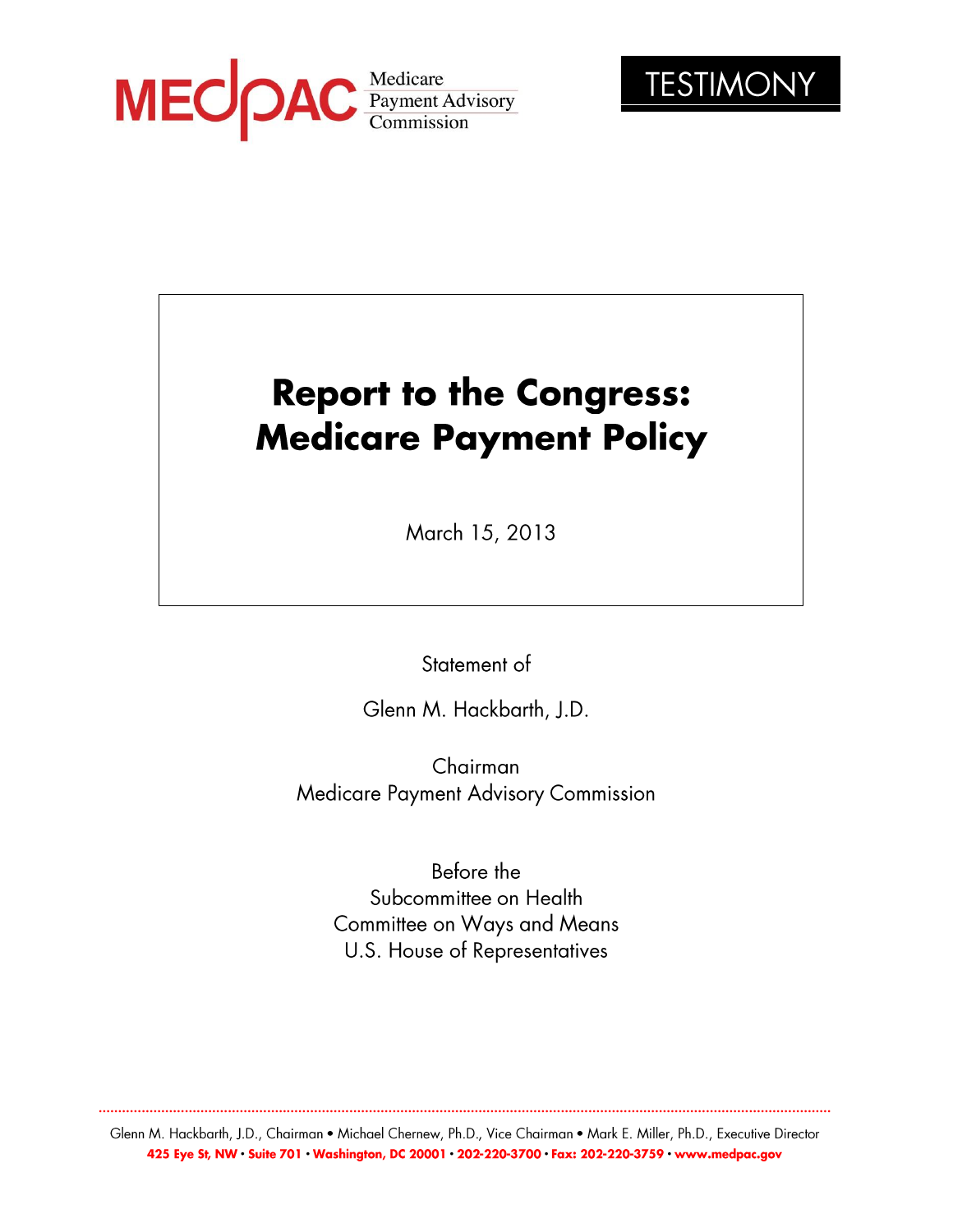Chairman Brady, Ranking Member McDermott, distinguished Committee members. I am Glenn Hackbarth, chairman of the Medicare Payment Advisory Commission (MedPAC). I appreciate the opportunity to be here with you this morning to discuss MedPAC's annual report on Medicare payment policy.

The Medicare Payment Advisory Commission is a congressional support agency that provides independent, nonpartisan policy and technical advice to the Congress on issues affecting the Medicare program. The Commission's goal is to achieve a Medicare program that ensures beneficiary access to high-quality care, pays health care providers and plans fairly by rewarding efficiency and quality, and spends tax dollars responsibly.

# **Introduction**

The Medicare Payment Advisory Commission reports to the Congress each March on the Medicare fee-for-service (FFS) payment systems, the Medicare Advantage (MA) program, and the Medicare prescription drug program (Part D). In this report we:

- consider the context of the Medicare program in terms of its spending and the federal budget and national gross domestic product (GDP).
- evaluate payment adequacy and in some sectors make recommendations concerning Medicare FFS payment policy in 2014 for: hospital inpatient and outpatient, physician and other health professional, ambulatory surgical center, outpatient dialysis facility, skilled nursing facility, home health care agency, inpatient rehabilitation facility, longterm care hospital, and hospice.
- review our position on repealing the sustainable growth rate (SGR) system.
- review the status of the MA plans beneficiaries can join in lieu of traditional FFS Medicare.
- make recommendations on the MA special needs plans.
- review the status of the plans that provide prescription drug coverage.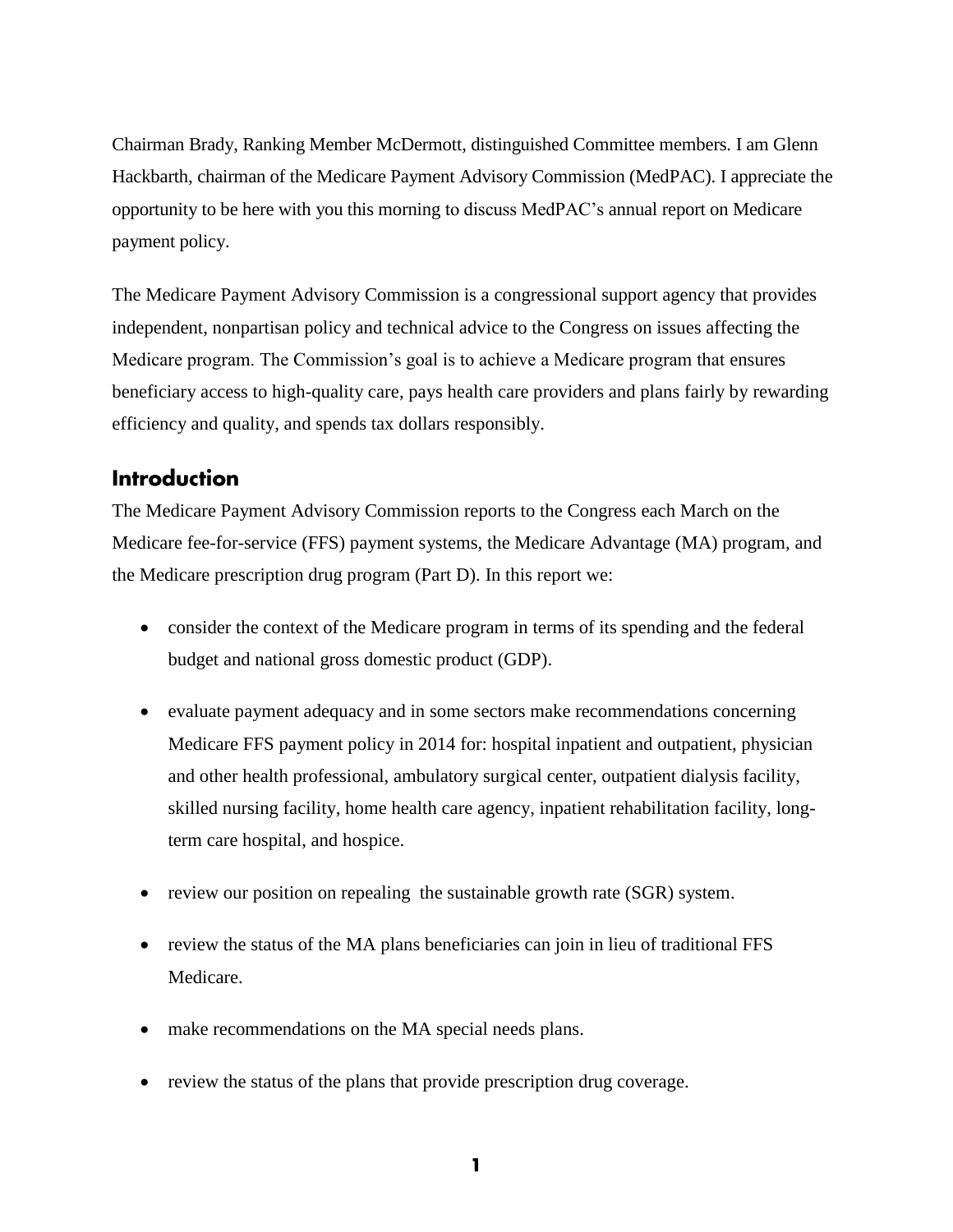Health care accounts for a large and growing share of economic activity in the United States, nearly doubling as a share of GDP between 1980 and 2011, from 9.2 percent to 17.9 percent. Growth in spending slowed somewhat in 2010 and 2011, although the causes of this slowdown are debated and may not be long-lasting. Pressure on the federal budget will continue as Social Security, Medicare, Medicaid, other health insurance programs, and net interest are projected to account for more than 16 percent of GDP in 10 years, whereas total federal revenues have averaged 18.5 percent of GDP over the past 40 years.

The number of Medicare beneficiaries will grow notably faster in the next 10 years than in the past decade as the baby-boom generation ages into the program. In addition, the population aging into the Medicare program will present a new set of challenges since rising obesity levels put this population at a greater risk than previous generations for chronic disease. At the same time, growth in Medicare spending per beneficiary over the next decade is projected to be much smaller than in the past 10 years. Yet even under that assumption of slower growth, the Hospital Insurance trust fund is projected to be exhausted by 2024, and the program faces substantial deficits over the long term.

In this year's report, we continue to make recommendations to increase the efficiency of Medicare—that is, to find ways to provide high-quality care for Medicare beneficiaries at lower costs to the program. It is of note that, in light of our payment adequacy analyses, in this report we recommend no update for 2014 for five fee-for-service payment systems and a 1 percent update for the hospital inpatient and outpatient payment systems. For two sectors, skilled nursing facilities (SNFs) and home health agencies (HHAs), we have reiterated previous recommendations calling for an array of reforms including rebasing (lowering the base rate). For the physician and other health professional payment system we have called for repeal of the SGR, which governs physician fee schedule payments. We discuss each of these in more detail below.

## The Commission's mandate

The goal of Medicare payment policy is to get good value for the program's expenditures, which means maintaining beneficiaries' access to high-quality services while encouraging efficient use

 $\mathbf 2$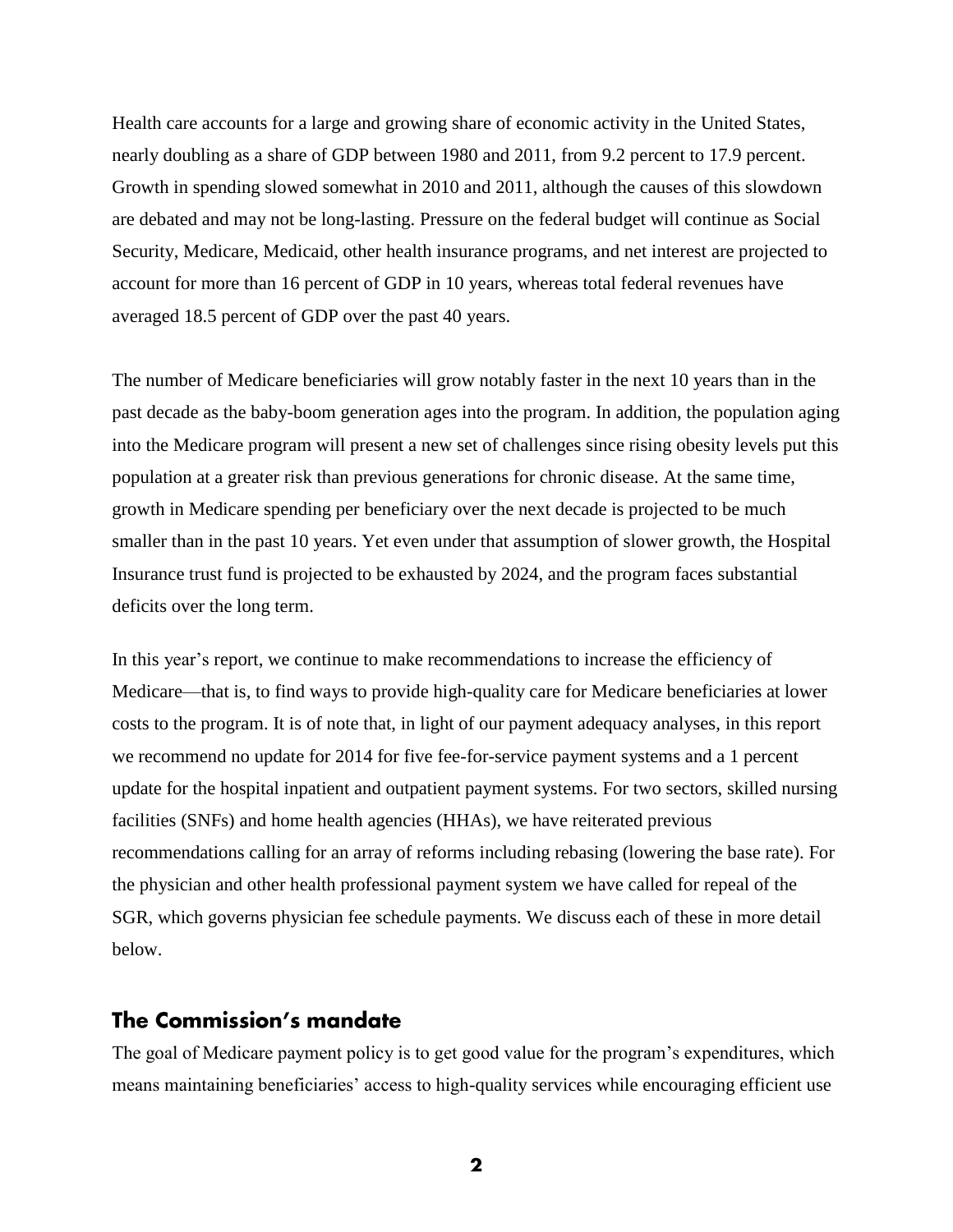of resources. Anything less does not serve the interests of the taxpayers and beneficiaries who finance Medicare through their taxes and premiums. Although this report addresses many topics to increase value, its principal focus—in accordance with our Congressional mandate—is the Commission's recommendations for the annual rate updates under Medicare's various FFS payment systems.

We recognize that managing updates and relative payment rates alone will not solve the fundamental problem with current Medicare FFS payment systems—that providers are paid more when they deliver more services without regard to the quality or value of those additional services. To address that problem directly, two approaches must be pursued. First, payment reforms that encourage quality and coordination in the traditional FFS system, such as penalties for excessive readmission rates and linking some percentage of payment to quality outcomes, need to be implemented more broadly. Second, delivery system reforms that move away from FFS and encourage high quality, better care transitions, and more efficient provision of care such as medical homes, bundling, and accountable care organizations (ACOs)—need to be monitored and successful models adopted on a broad scale.

In the interim, it is imperative that the current FFS payment systems be managed carefully. Medicare is likely to continue using its current payment systems for some years into the future. This fact alone makes unit prices—their overall level, the relative prices of different services in a sector, and the relative prices of the same services across sectors—an important topic. In addition, constraining unit prices in FFS creates pressure on providers to control their own costs and to be more receptive to new payment methods and delivery system reforms.

In all of our work we look at five principles to achieve value in the Medicare program:

- increase fiscal pressure—restrain payment rates so that providers strive for efficiency,
- ensure equity—make sure the payment system does not systematically favor some providers or patients with certain conditions over others,
- ensure program integrity—monitor patterns of use and reduce opportunities for fraud and abuse,
- improve care coordination—encourage providers to coordinate care across sectors, and

 $\overline{\mathbf{3}}$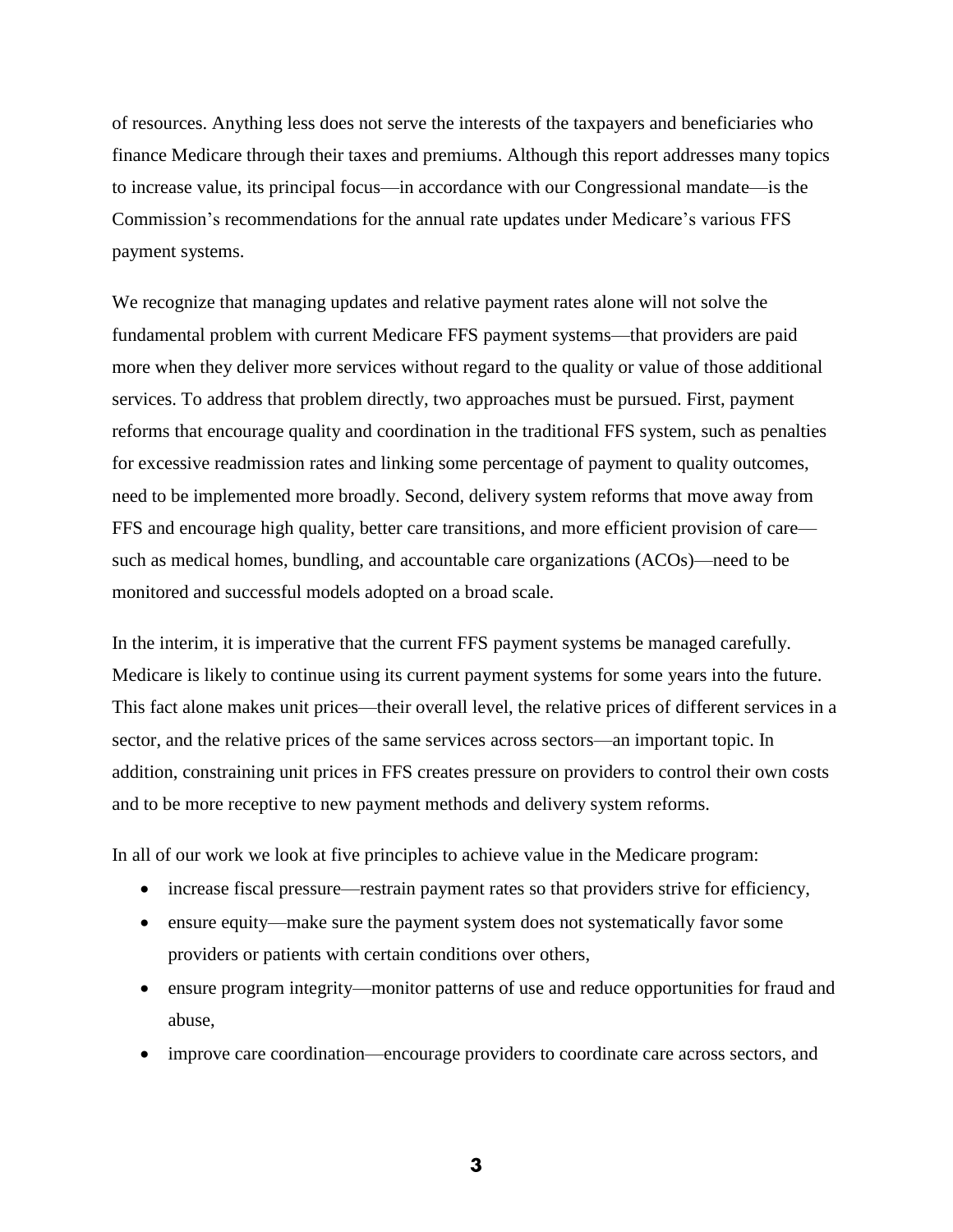move payment and care delivery from FFS to coordinated care models with more global payments.

Several examples may elucidate these principles:

- We have recommended rebasing the home health prospective payment system (PPS) to increase fiscal pressure. This sector has been enjoying double-digit margins on Medicare business for over a decade. The payment system has to be rebased to recognize how home health agencies have changed the service since the original PPS was defined so that they will be under fiscal pressure to improve efficiency. Additionally, the Commission has recommended changes to the underlying payment system to increase equity and several program integrity actions to control abuse.
- The Commission has recommended improving equity between primary care and specialist services paid for under the physician fee schedule. The current bias of higher pay for procedural services could influence physicians to avoid primary care careers, the service for which beneficiary access is most threatened and which arguably has the greatest chance of leading to more efficient use of health care.
- Some recommendations, such as our recommendation for a hospital readmission penalty, would both encourage care coordination and increase fiscal pressure. Ideally, a hospital readmission penalty would encourage a hospital to work more closely with the post-acute and ambulatory care systems to minimize readmissions through improved care transitions and coordination. At the same time, it would create fiscal pressure on hospitals to improve efficiency and minimize readmissions. Coupled with our recommendations for readmission penalties on other responsible providers such as SNFs, this policy would create even broader pressure to coordinate care to avoid readmissions.
- As another example improving program integrity, we have recommended increased attention to the extremely long lengths of stay (LOS) in some hospices. While very short LOS followed by death may mean a beneficiary entered hospice too late in the course of a terminal illness, excessively long LOS followed by discharge from a hospice may indicate inappropriate use. Where there is a pattern of such stays, it raises questions about the integrity of the hospice benefit.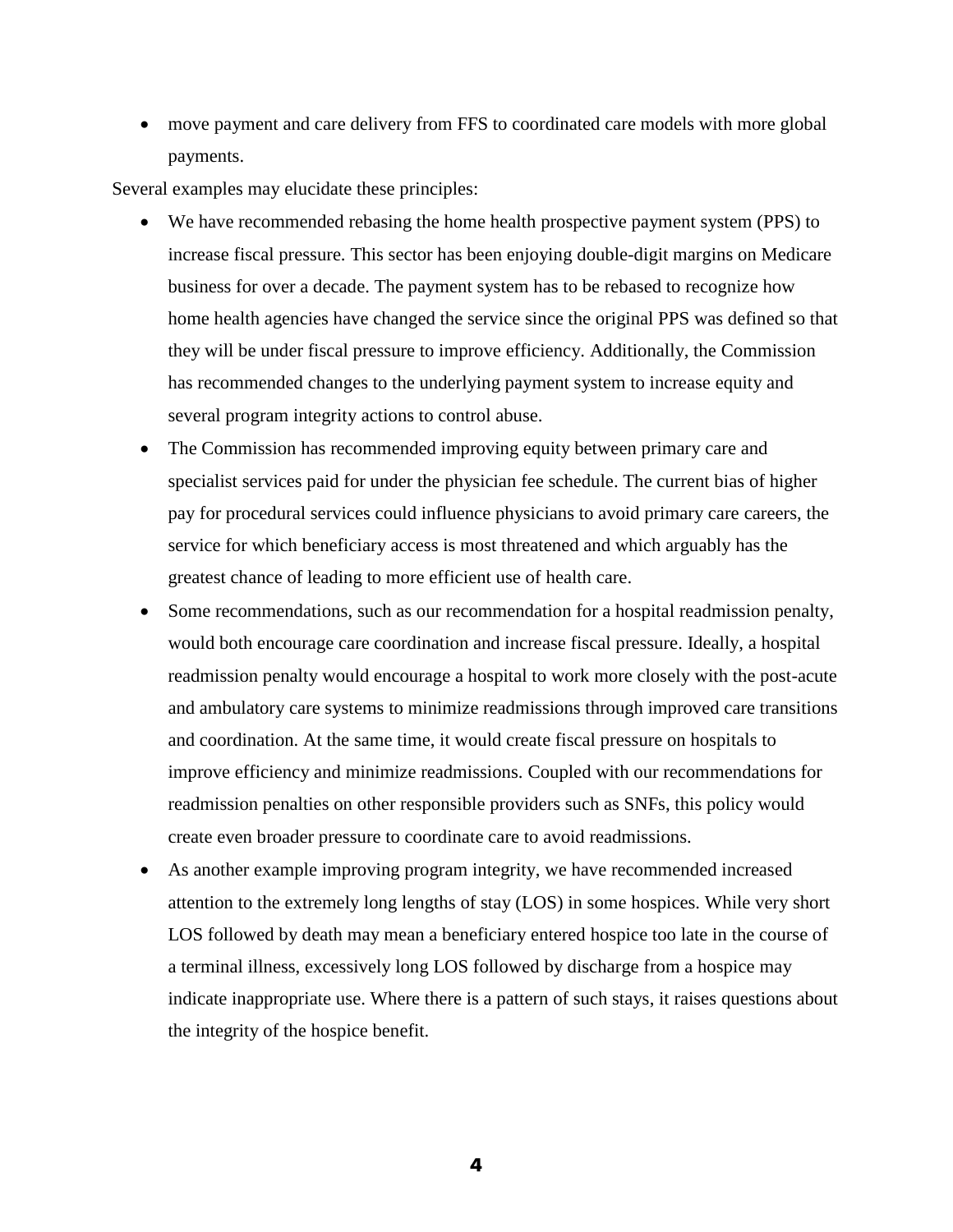## Update recommendations

As required by law, the Commission makes payment update recommendations annually for providers paid under FFS Medicare. An update is the amount (usually expressed as a percentage change) by which the base payment for all providers in a PPS is changed relative to the prior year. To determine an update, we first assess the adequacy of Medicare payments for providers in the current year (2013) by considering beneficiaries' access to care, the quality of care, providers' access to capital, and Medicare payments and providers' costs. Next, we assess how those providers' costs are likely to change in the year the update will take effect (the policy year—2014). As required by statute, we examine payment adequacy for an "efficient" provider to the extent possible. Finally, we make a judgment on what, if any, update is needed.

In considering updates, the Commission makes its recommendation for 2014 payments relative to the 2013 base payment. The Commission's recommendations may call for an increase, a decrease, or no change from the 2013 base payment. For example, an update recommendation of 1 percent for a sector means that we are recommending that the base payment in 2014 for that sector should be 1 percent greater than it was in 2013—that is, when all policy changes related to the base payment are made (e.g. adjustments for coding changes, sequester), the net increase in base payment should be 1 percent.

This year, we make update recommendations in 10 FFS sectors: hospital inpatient and outpatient, physician and other health professional, ambulatory surgical center, outpatient dialysis facility, skilled nursing facility, home health care agency, inpatient rehabilitation facility, long-term care hospital, and hospice. Each year, the Commission looks at all available indicators of payment adequacy and reevaluates prior year assumptions using the most recent data available to make sure its recommendations accurately reflect current conditions. We also consider changes that redistribute payments within a payment system to correct any biases that may result in inequity among providers, make patients with certain conditions financially undesirable, or make particular procedures unusually profitable.

For each recommendation, we present its rationale, its implications for beneficiaries and providers, and how spending for each recommendation would compare with expected spending under current law. The spending implications are presented as ranges over one-year and five-year

5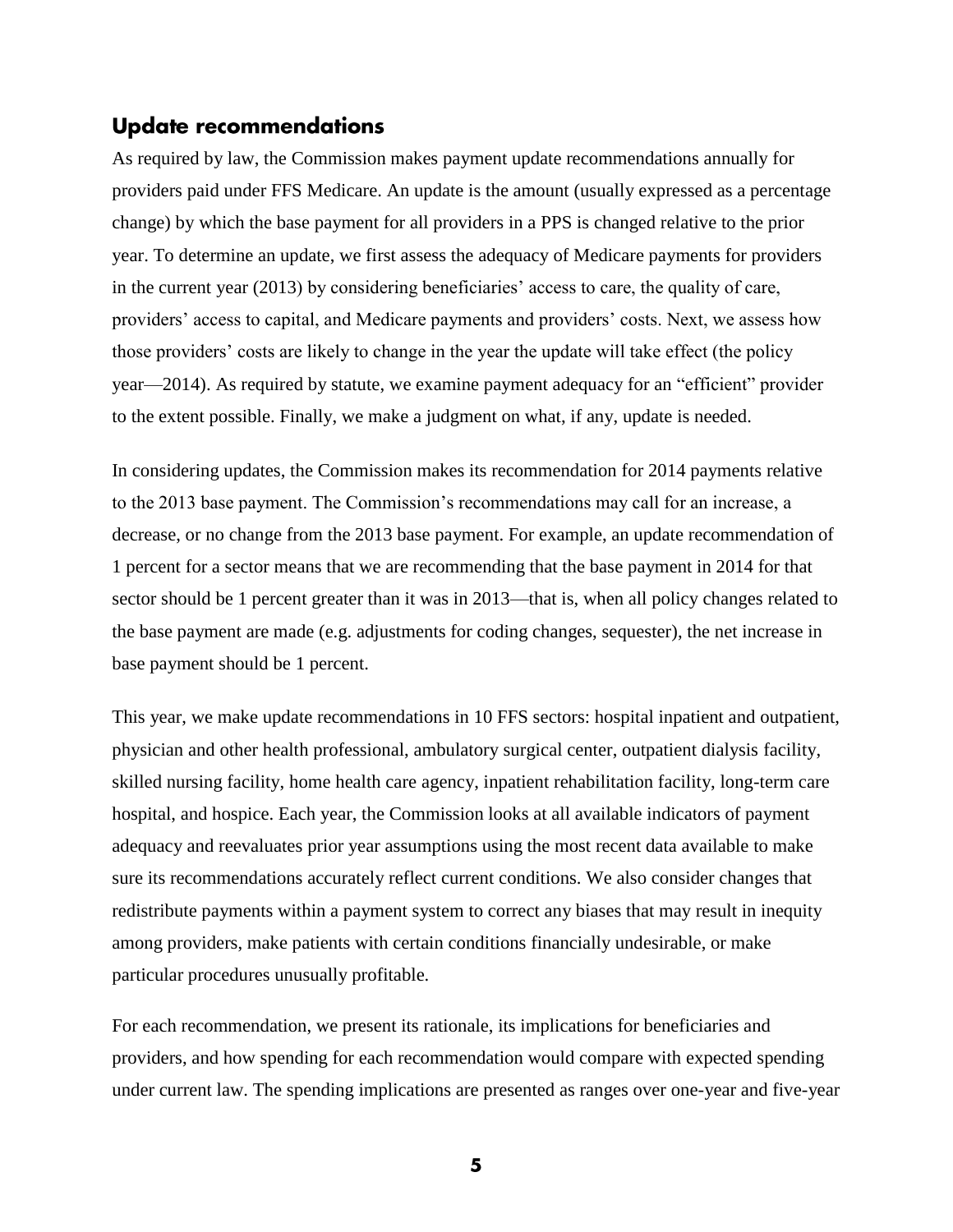periods; unlike official budget estimates, they do not take into account the complete package of policy recommendations or the interactions among them. Although we recognize budgetary consequences, our recommendations are not driven by a budget target but instead reflect our assessment of the level of payment needed to provide adequate access to appropriate care.

Given that our payment adequacy indicators are positive, the Commission recommends no update to payment rates in 2014 for five sectors (ambulatory surgical center (ASC), outpatient dialysis facility, inpatient rehabilitation facility, long-term care hospital, and hospice). We expect that providers in those sectors will be able to continue to provide beneficiaries with appropriate access to care under current payment rates. In the case of ASCs we also recommend that the Congress require ASCs to submit cost data to enable analysts to examine the growth of ASCs' costs over time and evaluate Medicare payments relative to the costs of an efficient provider. We also note that dialysis facilities appear to have become more efficient under the new payment method put in place in 2011; the Commission will return to examine rebasing that payment system as more complete information becomes available.

For two sectors, inpatient and outpatient hospital, we recommend a 1 percent update for 2014. The inpatient payment update recommendation is based on four factors. First, there is a need to restrain updates to maintain pressure to control costs. Second, most payment adequacy indicators are positive. Third, hospitals changed their documentation and coding in response to the introduction of Medicare severity–diagnosis related groups in 2008, and those documentation and coding changes need to be fully offset. (The American Taxpayer Relief Act of 2012 recovers past overpayments—at a more rapid pace then we recommended—but did not adjust for coding changes that started in 2010.) Fourth, while the average hospital's margin is projected to remain negative, the set of relatively efficient hospitals had a median overall Medicare margin that was positive. For inpatient services, we recommend that CMS should use the difference between the 2014 statutory update and the recommended 1 percent increase to offset the costs to the Medicare program of changes in hospitals' documentation and coding. In other words, the net increase in base payment rates from 2013 to 2014 should be 1 percent after all adjustments for documentation and coding are made.

6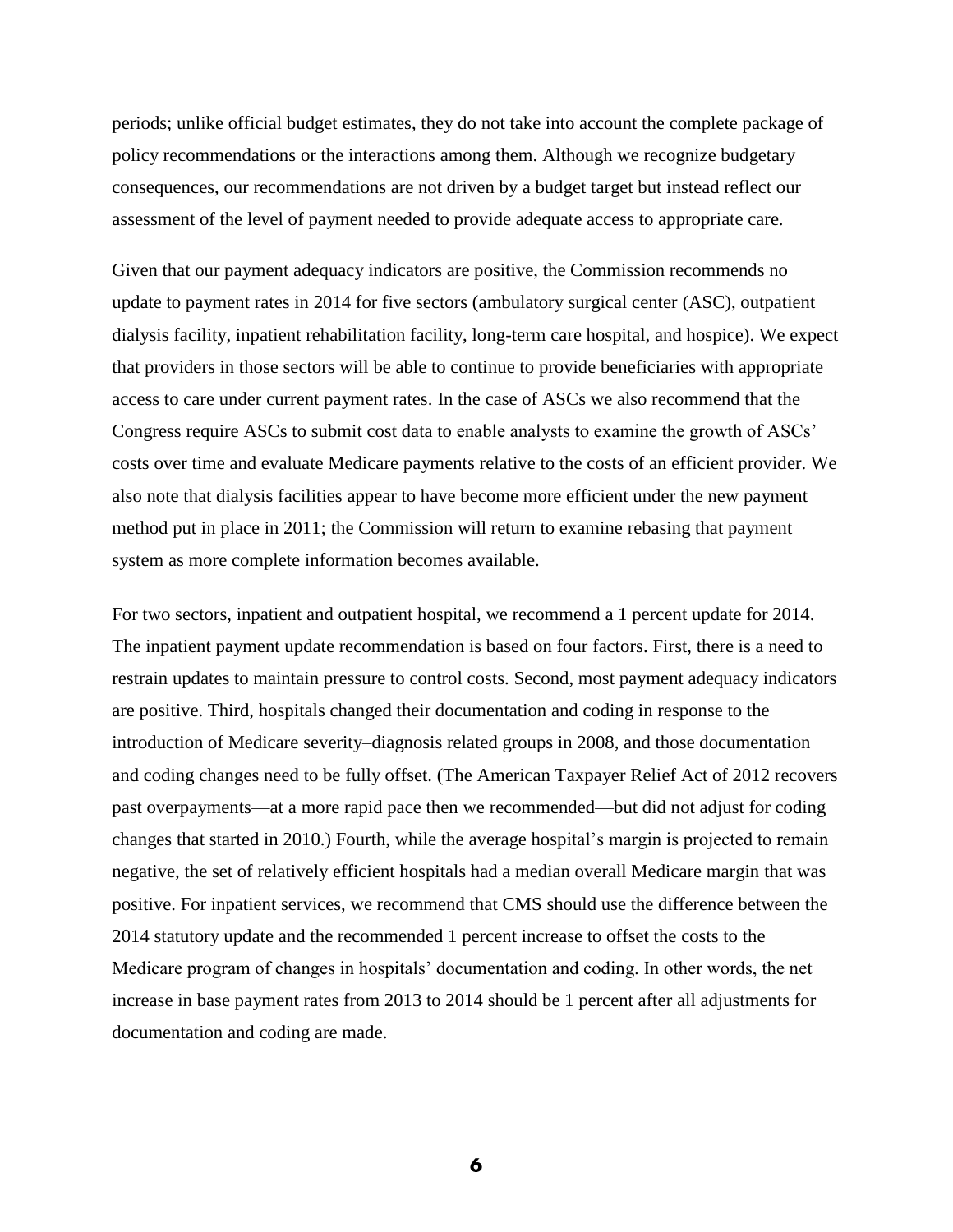We also recommend a 1 percent increase in outpatient rates in 2014. Despite negative overall Medicare margins, a 1 percent increase is appropriate for three reasons: First, there is a need to maintain pressure to constrain costs. Second, there is strong outpatient volume growth: 4.4 percent per Part B beneficiary in 2011, over 33 percent from 2004 to 2011. Third, hospital payment rates in outpatient departments (OPDs) are already substantially higher than payment rates for similar services in other sectors (e.g., rates for evaluation and management visits are 80 percent higher in OPDs than in physicians' offices) and increasing that difference would encourage further shifting of services from lower to higher cost settings. For example, from 2010 to 2011 the volume of echocardiograms in OPDs grew by 18 percent while it decreased by 7 percent in physicians' offices. Shifting to higher cost sectors results in higher costs for both the Medicare program and beneficiaries.

In the skilled nursing and home health sectors, we reiterated our recent multiyear recommendations that address not only the updates for those two sectors but also broader problems with the structure of the payment systems; our assessment of the payment adequacy indicators this year suggests that the trends that led us to make those recommendations continue.

For the skilled nursing sector we reiterate our recommendation from last year to first restructure the SNF payment system and then to rebase payments in the following year. Specifically, the Commission recommended revising the SNF PPS and, during the year of revision, holding payment rates constant (no update). The Commission discussed three revisions to improve the accuracy of payments. First, payments for therapy services should be based on patient characteristics (not services provided). Second, payments for nontherapy ancillary services (such as drugs) need to be removed from the nursing component and made through a separate component established specifically to adjust for differences in patients' needs for these services. Third, an outlier policy would be added to the PPS. After the PPS is revised, in the following year CMS would begin a process of rebasing payments, starting with a 4 percent reduction in payments.

For the home health sector, we reiterate our recommendations from 2011. That multipart recommendation included: rebasing the home health PPS, changing the case-mix system, implementing a copay for certain home health episodes, and investigating and stopping fraud and

 $\overline{z}$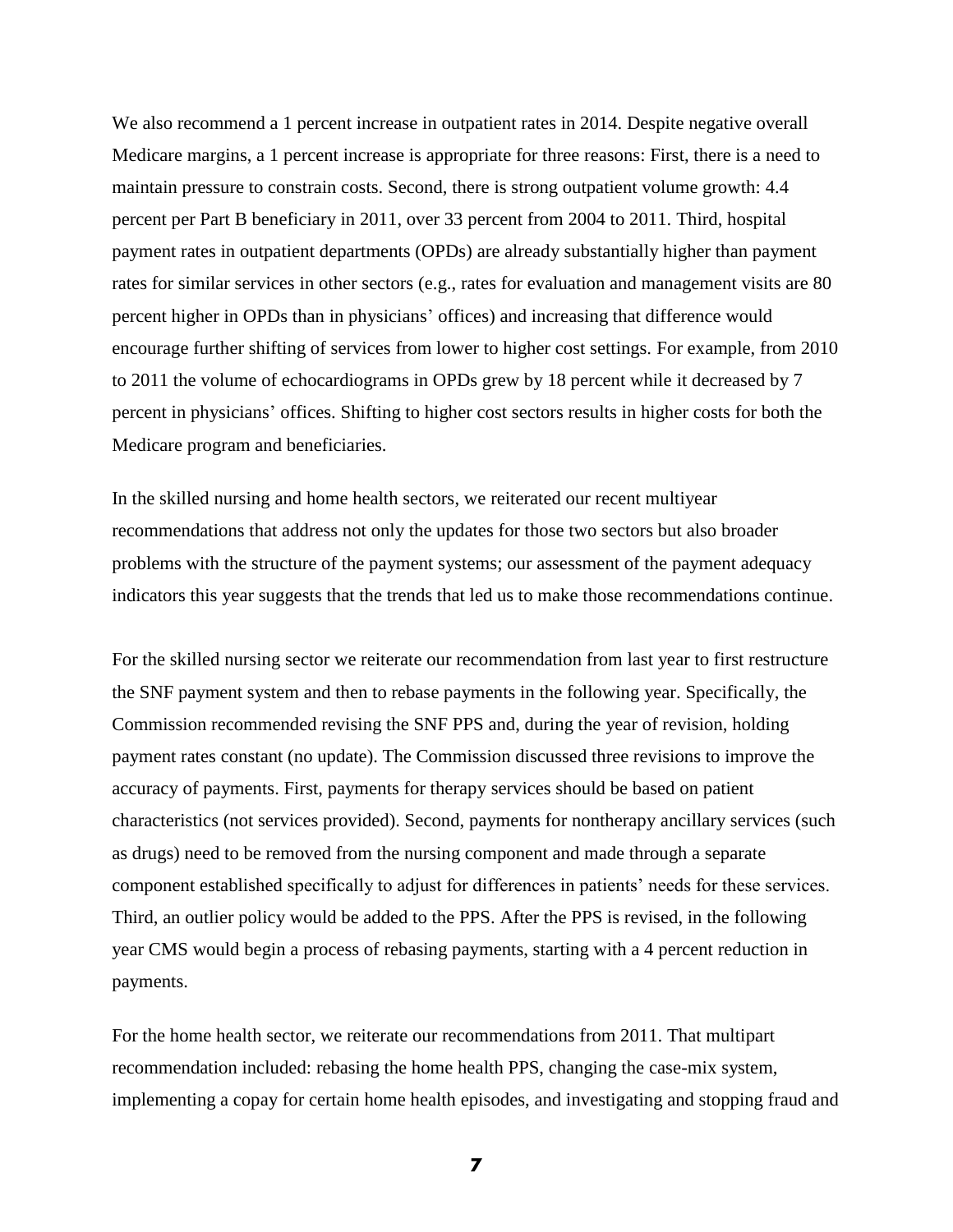abuse in areas with aberrant patterns of use of home health services. Overpaying for home health services has negative financial consequences for the federal government and raises Medicare premiums paid by the beneficiary. Implementing the Commission's prior recommendation for rebasing would reduce payments and better align Medicare's payments with the actual costs of home health agencies.

For the physician and other health professional fee schedule we have restated our previous recommendations because the dominant concern is the SGR system and its issues, which are described in the next section.

Table 1 summarizes the recommendations in this report.

Table 1. March 2013 report recommendations

| <b>Sector</b>                           | <b>Recommendation</b>                                   |
|-----------------------------------------|---------------------------------------------------------|
| Hospital inpatient and outpatient       | 1 percent update                                        |
| Physician and other health professional | Multipart SGR repeal from 2011                          |
| Ambulatory surgical center              | Zero update, require cost data                          |
| Outpatient dialysis facility            | Zero update, evaluate rebasing as data become available |
| Skilled nursing facility                | Multipart recommendation from 2012                      |
| Home health agency                      | Multipart recommendation from 2011                      |
| Inpatient rehabilitation facility       | Zero update                                             |
| Long-term care hospital                 | Zero update                                             |
| Hospice                                 | Zero update                                             |
| Special needs plans                     | Reauthorize some, not others                            |

# Sustainable growth rate (SGR) system

The Commission's deliberations regarding payment updates for physicians and other health professionals are driven by concerns with the SGR, which links annual physician fee updates to several factors including volume growth. The SGR has called for negative updates every year since 2002, and every year since 2003 the Congress has provided a short-term override of the negative updates. Because of years of volume growth exceeding the SGR limits and legislative and regulatory overrides of negative updates, fees for physicians and other health professionals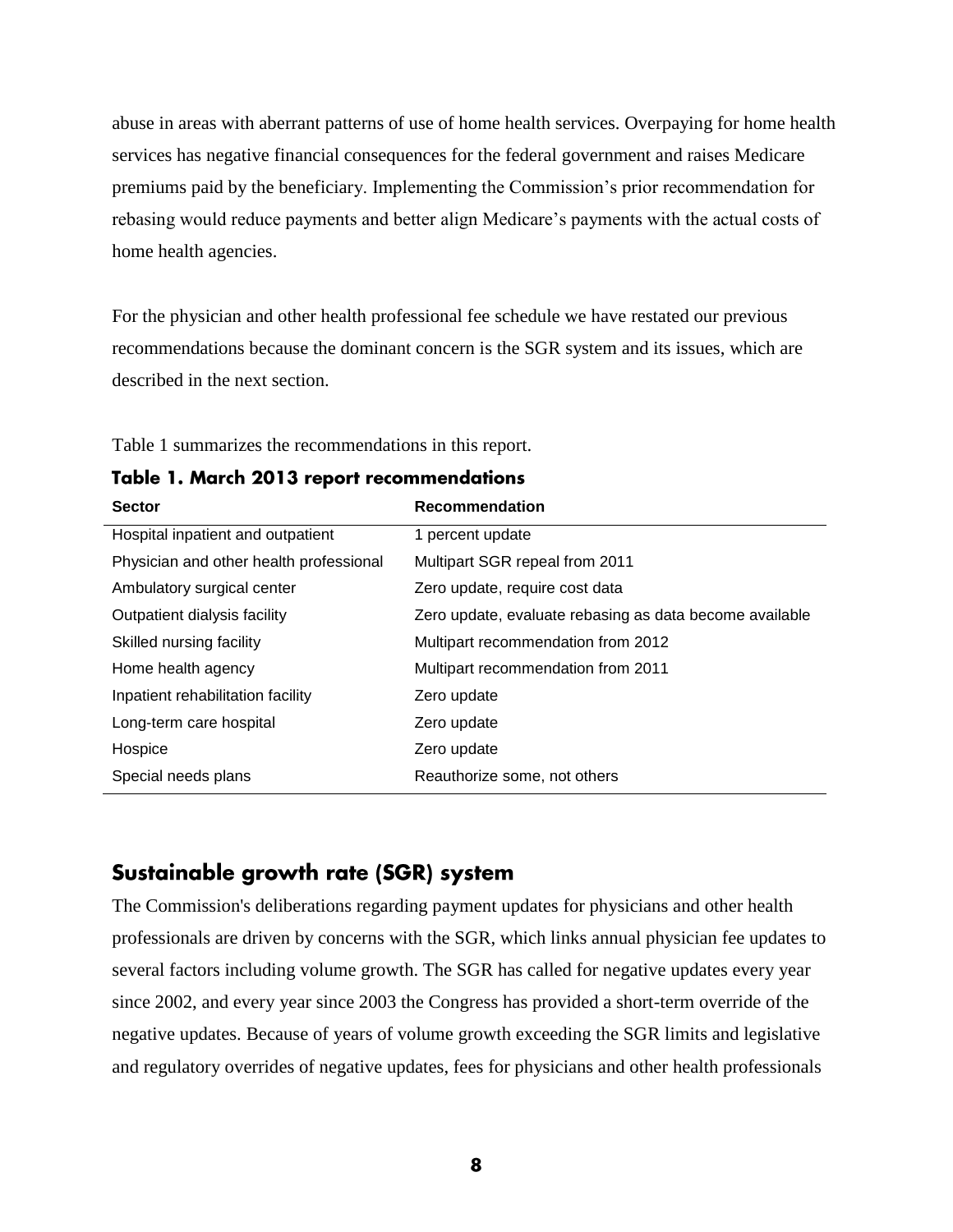would decline by about 25 percent in 2014 if the SGR went into full effect, according to the Congressional Budget Office (CBO).

The Commission laid out its findings and recommendations for moving forward from the SGR system in its October 2011 letter to the Congress

http://medpac.gov/documents/10142011\_MedPAC\_SGR\_letter.pdf. We found:

- The SGR system, which ties annual updates to cumulative expenditures, has failed to restrain volume growth and may have exacerbated it.
- Temporary, stop-gap fixes to override the SGR undermine the credibility of Medicare because they engender uncertainty and anger among physicians and other health professionals, which may cause anxiety among beneficiaries.
- While our latest access survey does not show significant deterioration at the national level, the Commission is concerned about access—particularly for primary care. The Medicare population is increasing as members of the baby-boom generation become eligible for Medicare; at the same time, physicians in that generation are reaching retirement age.

The need to repeal the SGR is urgent. Deferring repeal of the SGR will not leave the Congress with a better set of choices as the array of new payment models is unlikely to change and SGR fatigue is increasing. We also note that the budget score for repealing the SGR is volatile. It depends on the relationship between growth in the volume of services and growth in the GDP. In each of the last three decades we have seen periods of rapid volume growth and periods of slower growth. CBO's most recent budget projections have substantially lowered the budget score for SGR repeal, and may present an opportunity for the Congress to act before the score changes again.

In Appendix B of the March report, we reproduced the Commission's October 2011 letter to the Congress. In that letter, the Commission presented a set of recommendations to eliminate the SGR and replace it with a set of fee-schedule updates, improve the accuracy of physician payments, and encourage movement into ACOs. The Commission recommended:

9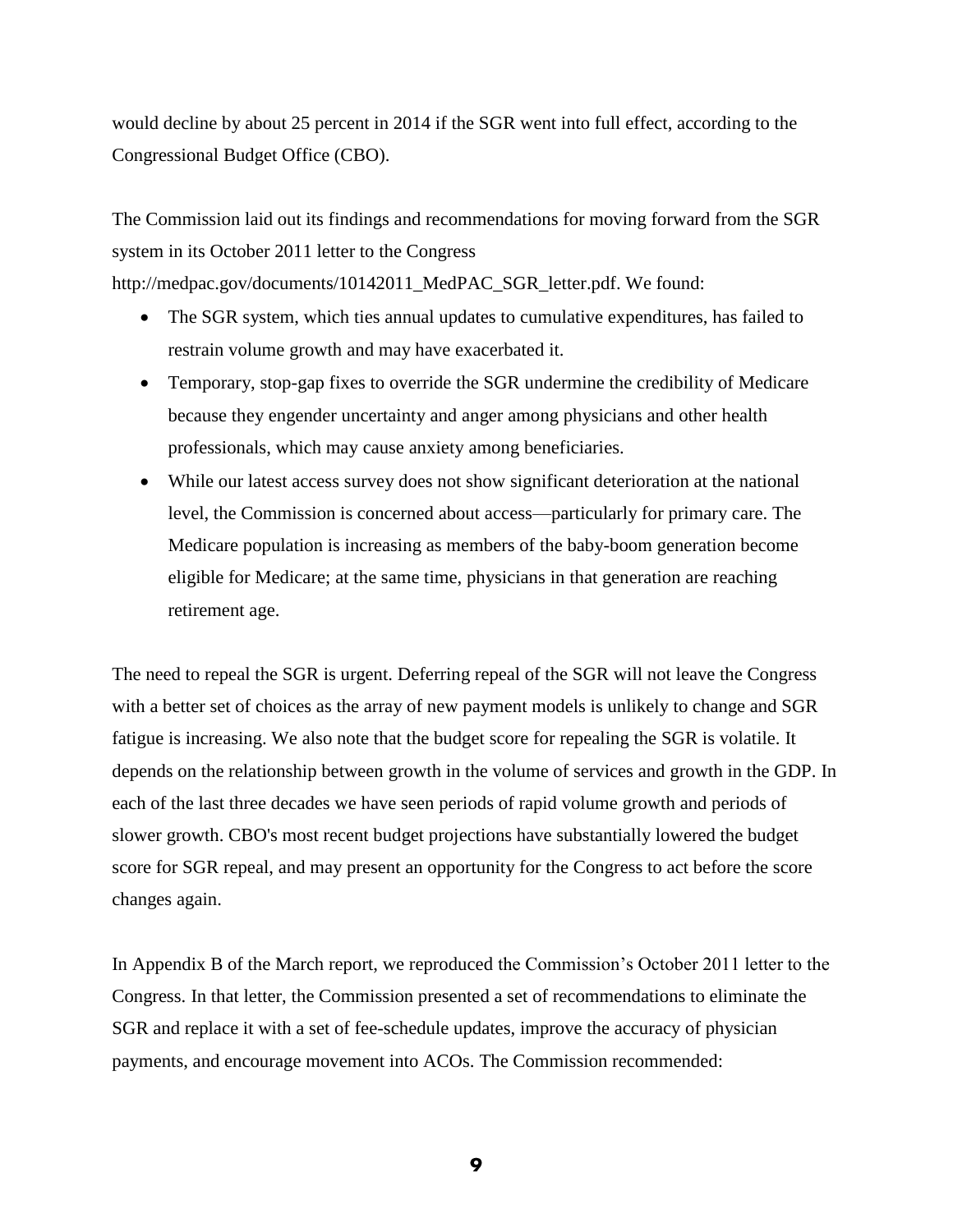- the SGR should be repealed, severing the link between future payment updates and cumulative expenditures for services provided by physicians and other health professionals. In place of the SGR, the Commission outlined a 10-year path of legislated updates, including updates for primary care services that are different from those for other services.
- CMS should collect data to improve payment accuracy, identify overpriced services within the fee schedule, and be required by the Congress to achieve an annual numeric goal for their reduction.
- the Medicare program should encourage movement from FFS into risk-bearing ACOs by creating greater opportunities for shared savings.

Our recommendations follow these principles: The link between fee-schedule expenditures and annual updates is unworkable, beneficiary access to care must be protected, and the SGR should be repealed in a fiscally responsible way. We have offered the Congress a set of ideas for offsetting the cost of an SGR repeal within the Medicare program, but it is the prerogative of the Congress to choose among those and other options as it determines how best to finance SGR repeal.

## **Medicare Advantage, SNPs, and Part D**

Thus far we have considered updates in Medicare's traditional FFS program, also known as Medicare Part A and Part B. In addition, we review the status of Medicare Part C (the Medicare Advantage program) and Medicare Part D (the Medicare prescription drug program).

#### **Medicare Advantage (MA)**

Each year the Commission provides a status report on the MA program, which is becoming an increasingly important part of Medicare. In 2012, MA enrollment increased by 10 percent to 13.3 million beneficiaries (27 percent of all Medicare beneficiaries). Virtually all Medicare beneficiaries now have access to an MA plan, and 99 percent have access to a network-based coordinated care plan, which includes HMOs and preferred provider organizations. We estimate that 2013 MA benchmarks (including the quality bonuses), bids, and payments will average 110 percent, 96 percent, and 104 percent of FFS spending, respectively—all of which are closer to FFS spending this year than last year. This is important because the Commission has stressed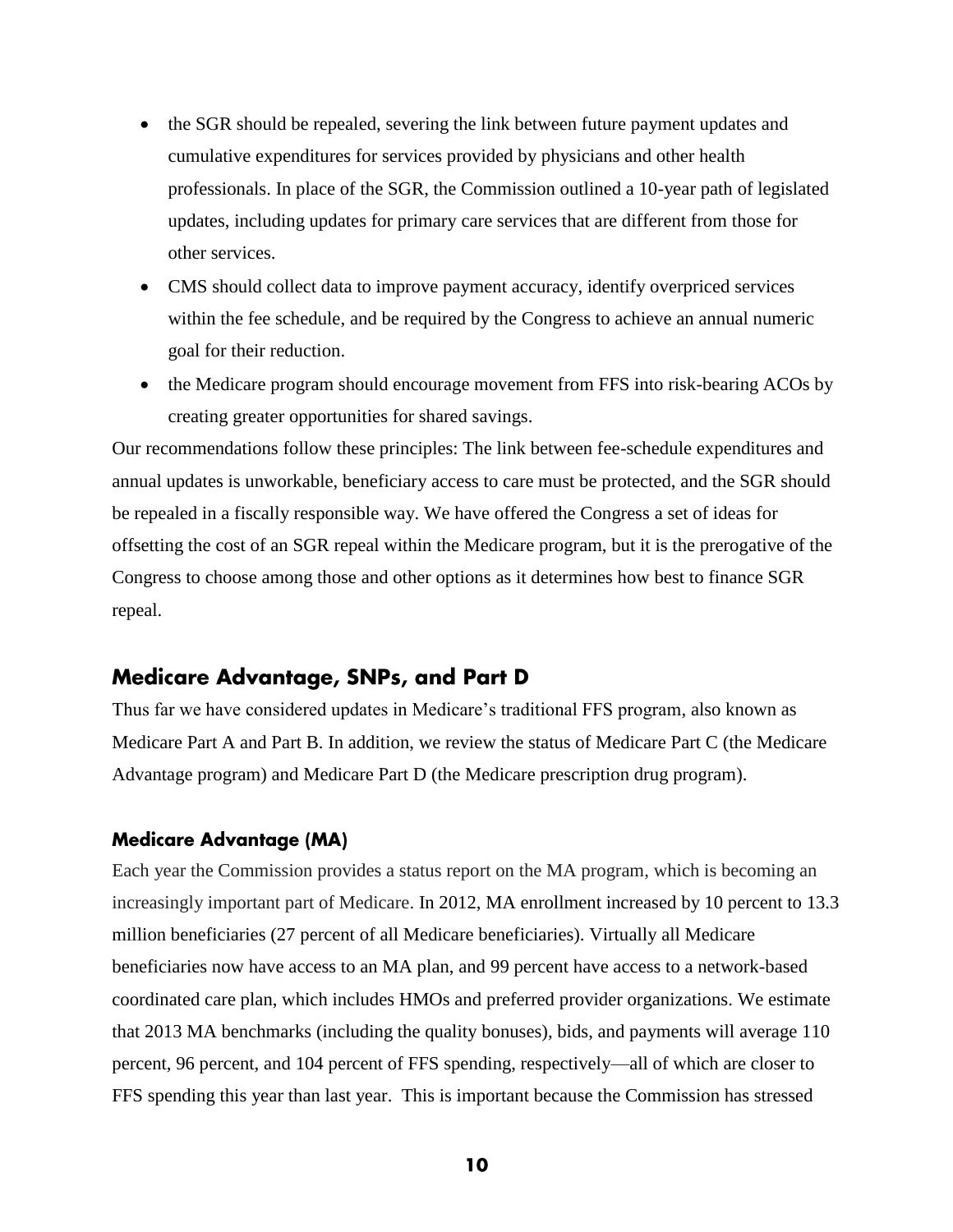the concept of imposing fiscal pressure on providers to improve efficiency and reduce Medicare program costs. For MA, the Commission has recommended that payments for MA plans relative to FFS be brought down from previous high levels and set so that the payment system is neutral and does not favor either MA or the traditional FFS program. We are seeing evidence of improved efficiency in MA as plan bids have come down in relation to FFS while enrollment in MA continues to grow. The improved efficiency of MA plans enables them to continue to increase MA enrollment by offering benefit packages that beneficiaries find attractive.

The Commission has also recommended that pay-for-performance programs be instituted in Medicare to promote quality. The Congress instituted a quality bonus program for MA with bonuses available beginning in 2012. The Commission supports the concept of the quality bonus program as called for in the statute. Such a pay-for-performance system, combined with continuing fiscal pressure, will help ensure that a strong MA program will do its part in the urgent need to ensure the continued financial viability of the Medicare program. However, CMS has implemented the quality bonus program in a flawed manner at very high program costs not contemplated in the statute, using demonstration authority to pay bonuses to plans with low ratings and increasing bonus amounts for other plans above the level authorized in the statute.

### **MA special needs plans (SNPs)**

Special needs plans (SNPs) are MA plans that can limit their enrollment to one of three categories of special needs individuals. SNP authority expires at the end of 2014. Reauthorizing all SNPs would result in increased program spending because spending on beneficiaries enrolled in MA is generally higher than Medicare FFS spending for similar beneficiaries, and some beneficiaries would likely return to FFS. In response to several inquiries from the Congress, we evaluated each type of SNP on how well they perform on quality-of-care measures and whether they encourage a more integrated delivery system than is currently available in traditional FFS Medicare.

 The Commission recommends that the Congress should permanently reauthorize institutional SNPs (I–SNPs), which are plans for beneficiaries residing in nursing homes or beneficiaries living in the community that require a nursing home level of care. They perform well on a number of quality measures. In particular, hospital readmission rates for I–SNPs are much lower than expected. Reducing hospital readmissions for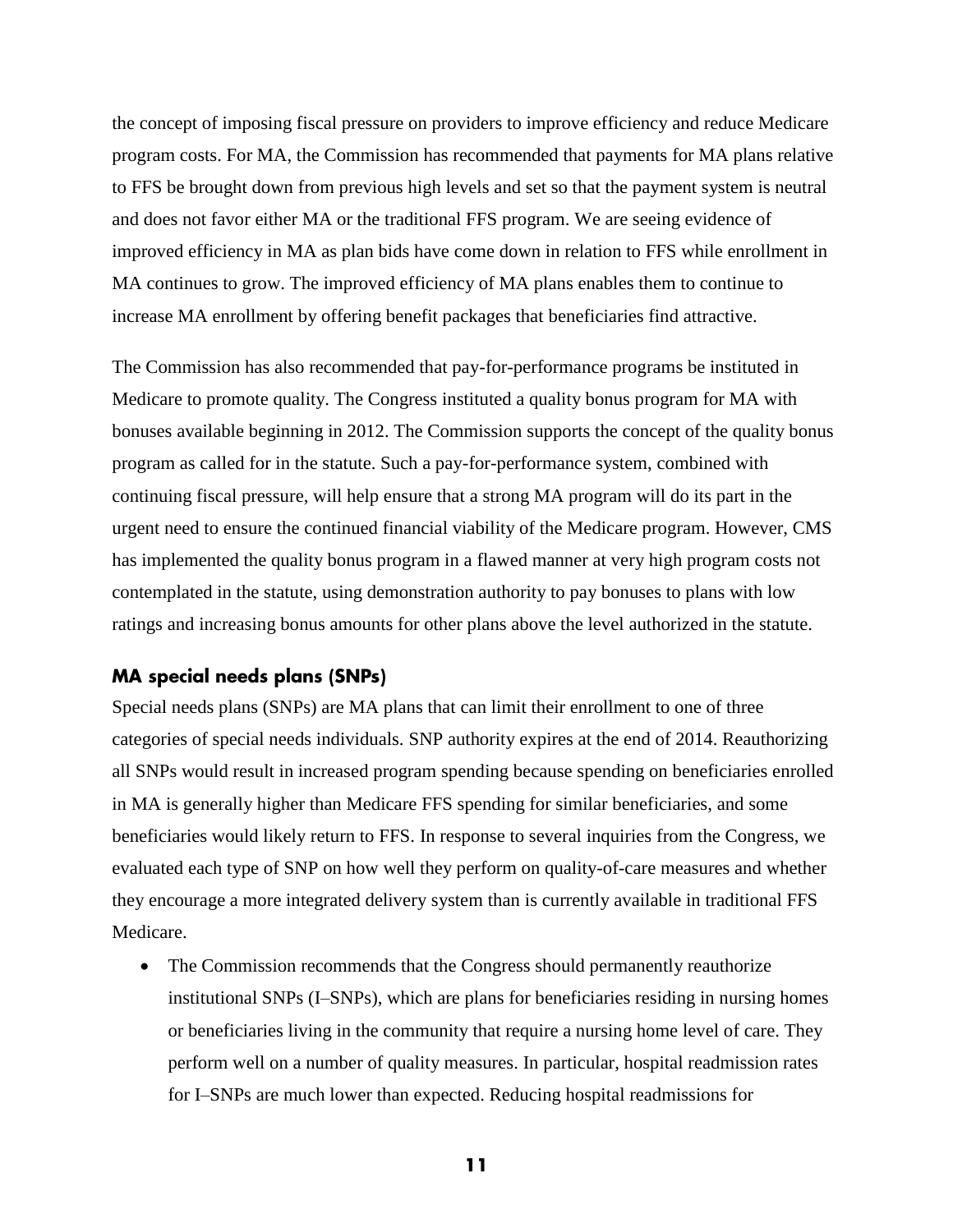beneficiaries in nursing homes suggests that I–SNPs provide a more integrated and coordinated delivery system than beneficiaries could receive in traditional FFS.

- Chronic condition SNPs (C–SNPs) are plans for beneficiaries with certain chronic conditions. In general, C–SNPs tend to perform no better, and often worse, than other SNPs and MA plans on most quality measures (but there are exceptions). The Commission recommends that the Congress should:
	- o allow the authority for C–SNPs to expire, with the exception of C–SNPs for a small number of conditions, including ESRD, HIV/AIDS, and chronic and disabling mental health conditions.
	- o direct the Secretary, within three years, to permit MA plans to enhance benefit designs so that benefits can vary based on the medical needs of individuals with specific chronic or disabling conditions. (In other words, incorporate the C–SNP model into standard MA plans.)
	- o permit current C–SNPs to continue operating during the transition period as the Secretary develops standards.
	- o except for the conditions noted above, impose a moratorium for all other C–SNPs as of January 1, 2014.
- The Commission recommends that the Congress should permanently reauthorize SNPs for beneficiaries dually eligible for Medicare and Medicaid (D–SNPs) that assume clinical and financial responsibility for Medicare and Medicaid benefits and allow the authority for all other D–SNPs to expire. For D–SNPs that assume clinical and financial responsibility for Medicare and Medicaid benefits, the Congress should grant the Secretary authority to align the Medicare and Medicaid appeals and grievances processes and direct the Secretary to remove other barriers to integration of Medicare and Medicaid benefits. For example, these D–SNPs would be able to market all the benefits they cover as a combined benefit package and it would be easier for them to give enrollees a single enrollment card to access their Medicare and Medicaid benefits. Under this recommendation, the Secretary would develop an example of a model Medicaid contract with a D–SNP for states to use as a resource.